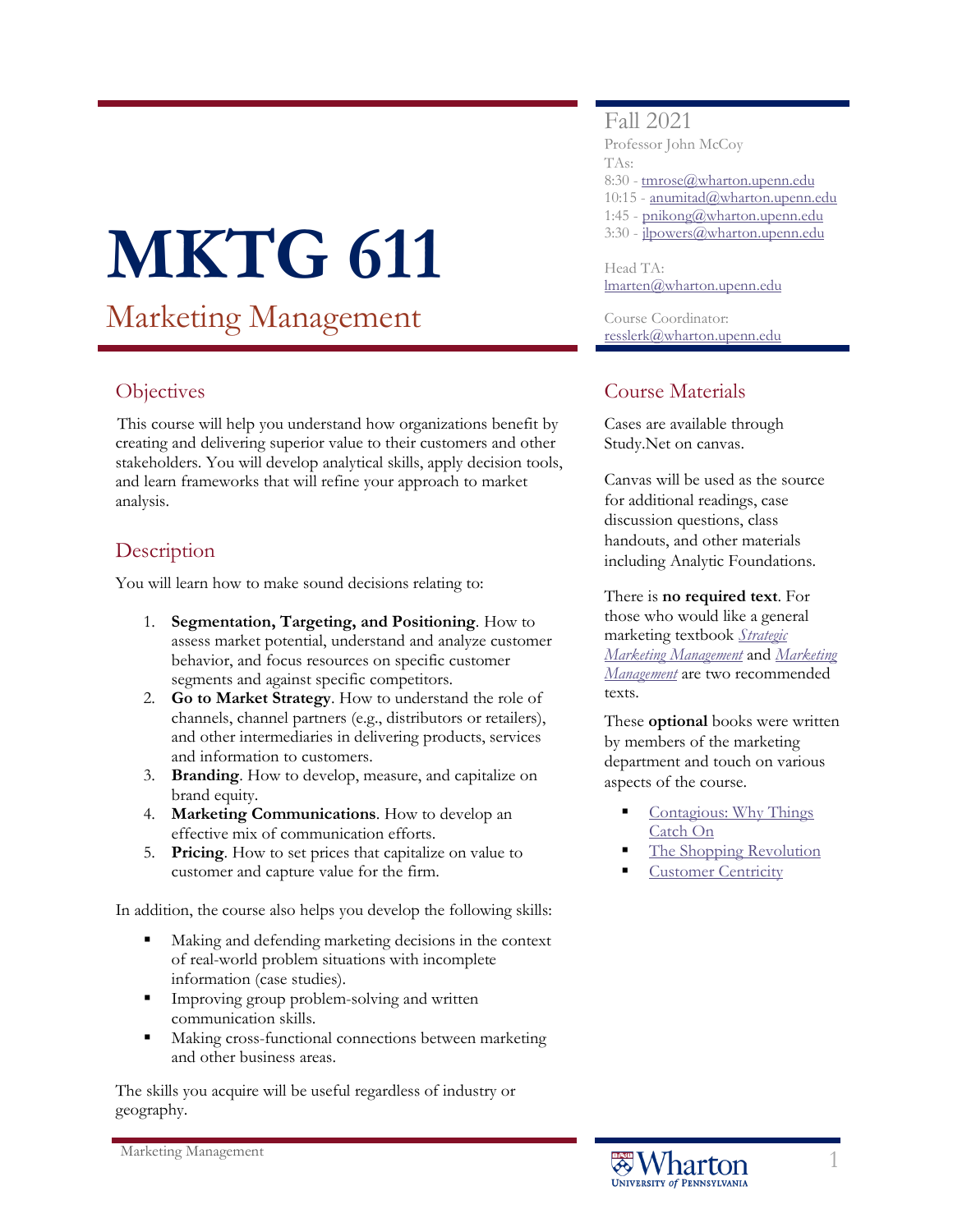## Assessment / Grading

| • Participation and micro-exercises | 20% |
|-------------------------------------|-----|
| • Case write-up (lower score)       | 20% |
| • Case write-up (higher score)      | 25% |

• Final exam  $35\%$ 

## **Participation and Exercises (20%)**

Constructive participation is based on analysis rather than opinion and builds on the discussion flow (a good participant is also a good listener). Participation (in class and online in the canvas discussion forum) and the short exercises due at **4pm** on different days of class (see the last page of the syllabus) will account for 20% of the final grade. For those who cannot make a particular class, be sure to post articles in the Canvas Discussion section that apply what we have covered in class or provide updates on examples discussed as well as offer thoughtful comments.

The exercises are designed to help you further connect what you are learning in class to the world around you. They do not require a lot of time (15-30 min at most, though feel free to take longer) but will be used as a launching point for class discussion. Unless otherwise noted, responses should be around a half page, and certainly no more than a full one (any formatting is fine). Turn in an individual written assignment for each exercise on Canvas. Performance on participation and exercises will be used to determine any borderline cases for the final grade.

### **Case Write-Ups (45%)**

Case write-ups provide experience: (1) defining marketing problems, performing appropriate analyses, and crafting marketing plans, (2) developing written communication skills, and (3) developing skills to work effectively and efficiently in teams.

#### Two case write-ups are graded:

#### **Mountain Man Brewing (due: Sun 9/19) Cree, Inc (due: Tues 10/3)**

A single Word (.docx) or PDF file per team containing all text and exhibits should be uploaded to the assignment page **on Canvas by 11:59pm the night before we talk about it in class**. The files should be named Mountain\_TeamXX.docx and Cree\_TeamXX.docx with XX replaced by your cohort letter and team number (i.e., Mountain\_A1.docx)

## **Final Exam (35%)**

The exam is scheduled for Wednesday, October 13 and will be a timed 4-hour open-note take-home available via Canvas. You may choose your own start time, between 10am ET and 6pm ET, however you must upload your answer file within 4 hours of downloading the exam, and no later than 10pm ET. Excel spreadsheets may be used for calculation purposes but cannot be submitted. Any tables must be presented in Word or PDF and included as exhibits in the completed exam document. There is no word or length limit. Students **must work individually**.

# Policy on Using Outside Sources of Information for Course Work

Do not use any outside information (e.g., Internet, library, and, for group-based assignments, anyone outside of your learning team) when preparing for case discussions, producing written case analyses, completing the final exam, or any other graded exercise. To learn more about course topics you are obviously welcome to use outside sources to expand your knowledge.

# Grade Disputes

If you believe there was a significant mistake in grading, contact your professor within 1 week after the grades are posted. Requests after 1 week will not be considered. In your request, please explain your reasons in detail and include your section number, Penn ID  $\#$ , and  $-$  in the case of write-ups- your learning team, with your request.

- Calculation errors will be corrected immediately.
- If you are challenging the points you receive, your explanation will be examined, and if reasonable, the entire case write-up or exam regraded, not just the part you identified; therefore, your final score may go up, down, or remain the same

# Learning Support

Teaching Assistants (TAs) are second-year MBA students who performed exceptionally well in MKTG 611. They will be available to review course materials and concepts. You will be introduced to your cohort's TA on the first day of class and their contact information as well as details of their office hours will be included on Canvas.